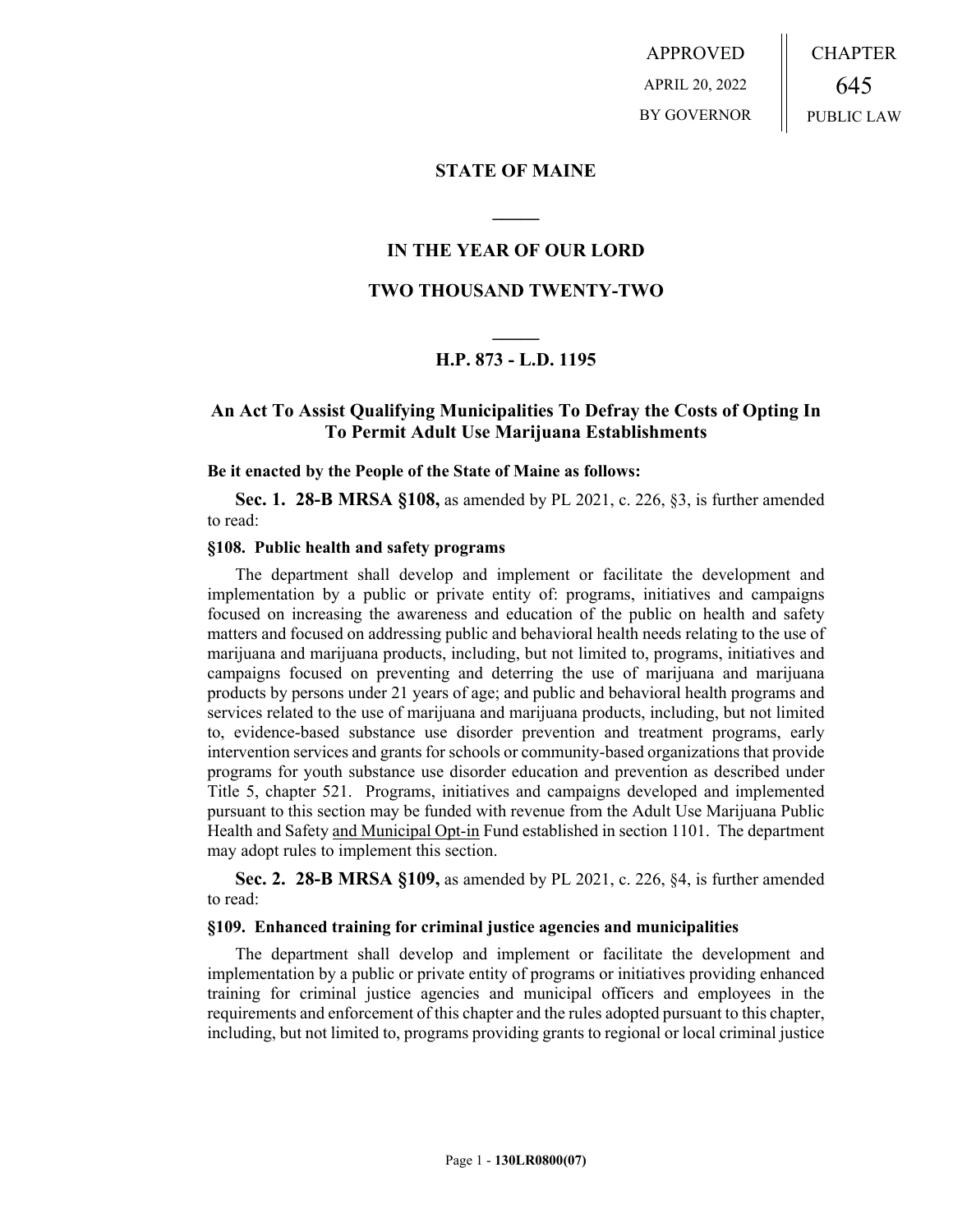agencies or municipalities to train law enforcement officers and, if applicable, municipal officers and employees in inspections, investigations, searches, seizures, forfeitures and personal use and home cultivation allowances under this chapter and chapter 3 and the rules adopted pursuant to this chapter; in drug recognition procedures and the general enforcement of the State's motor vehicle laws relating to the use of marijuana; and in restorative justice, jail diversion, marijuana industry-specific technical assistance and mentoring for economically disadvantaged persons in communities disproportionately affected by high rates of arrest and incarceration for marijuana-related offenses. Training programs or initiatives developed and implemented pursuant to this section may be funded with revenue from the Adult Use Marijuana Public Health and Safety and Municipal Optin Fund established in section 1101. The department may adopt rules to implement this section.

**Sec. 3. 28-B MRSA c. 1, sub-c. 11,** as amended, is amended by amending the subchapter headnote to read:

#### **SUBCHAPTER 11**

## **ADULT USE MARIJUANA PUBLIC HEALTH AND SAFETY AND MUNICIPAL OPT-IN FUND; ADULT USE MARIJUANA REGULATORY COORDINATION FUND**

**Sec. 4. 28-B MRSA §1101,** as amended by PL 2019, c. 231, Pt. B, §6, is further amended to read:

### **§1101. Adult Use Marijuana Public Health and Safety and Municipal Opt-in Fund**

The Adult Use Marijuana Public Health and Safety and Municipal Opt-in Fund, referred to in this section as "the fund," is established as a dedicated, nonlapsing fund within the department for the purposes specified in this section.

**1. Sources of fund.** The State Controller shall credit to the fund:

A. Money received from the excise tax imposed on the sale of adult use marijuana pursuant to Title 36, chapter 723 in the amount required under Title 36, section 4925;

B. Money received from the sales tax imposed on the sale of adult use marijuana and adult use marijuana products by a marijuana store licensee to a consumer pursuant to Title 36, section 1811 in the amount required under Title 36, section 1818;

C. All money from any other source, whether public or private, designated for deposit into or credited to the fund; and

D. Interest earned or other investment income on balances in the fund.

**2. Uses of fund.** Money credited to the fund pursuant to subsection 1 may be used by the department as provided in this subsection.

A. No more than 50% of all money Money credited to the fund may be expended by the department to fund public health and safety awareness and education programs, initiatives, campaigns and activities relating to the sale and use of adult use marijuana and adult use marijuana products conducted in accordance with section 108 by the department, another state agency or department or any other public or private entity.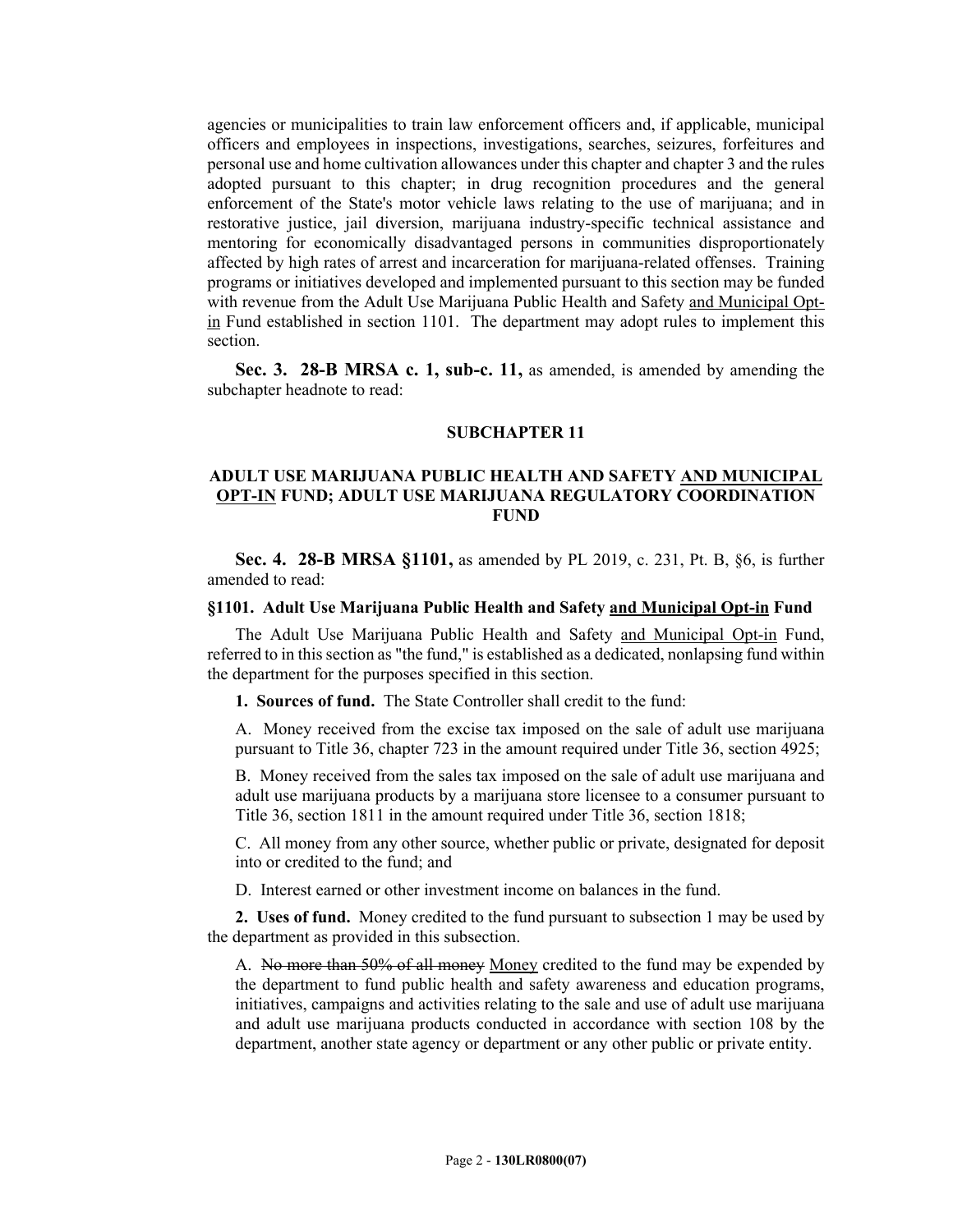B. No more than 50% of all money Money credited to the fund may be expended by the department to fund enhanced law enforcement training programs relating to the sale and use of adult use marijuana and adult use marijuana products for local, county and state law enforcement officers conducted in accordance with section 109 by the department, the Maine Criminal Justice Academy, another state agency or department or any other public or private entity.

Money credited to the fund may be expended by the department to provide reimbursement to a municipality for qualifying expenses incurred as a result of the municipality's opting to permit the operation of some or all adult use marijuana establishments within the municipality. For the purposes of this paragraph, "qualifying expenses" means legal fees and costs associated with the drafting and adoption of a warrant article or the adoption or amendment of an ordinance, including the conduct of a town meeting or election, by a municipality that opted to permit the operation of some or all marijuana establishments within the municipality. Each municipality may receive funds, not to exceed \$20,000, only once for the reimbursement of qualifying expenses in accordance with this paragraph. Nothing in this paragraph may be construed to require the department to reimburse qualifying expenses incurred by a municipality if the department determines there are insufficient funds available to provide reimbursement. Under no circumstances may a municipality submit an initial application for the reimbursement of qualifying expenses more than 3 years after the municipality adopts a warrant article or adopts or amends an ordinance to allow for the operation of some or all adult use marijuana establishments within the municipality. The department may adopt rules to implement and administer the reimbursement of qualifying expenses to municipalities. Rules adopted pursuant to this paragraph are routine technical rules as defined in Title 5, chapter 375, subchapter 2-A. The department may not reimburse qualifying expenses under this paragraph accrued after July 1, 2027.

**3. Application of fund to departmental expenses prohibited.** Money in the fund may not be applied to any expenses incurred by the department in implementing, administering or enforcing this chapter.

**Sec. 5. 36 MRSA §1818,** as enacted by PL 2017, c. 409, Pt. D, §4, is amended to read:

#### **§1818. Tax on adult use marijuana and adult use marijuana products**

All sales tax revenue collected pursuant to section 1811 on the sale of adult use marijuana and adult use marijuana products must be deposited into the General Fund, except that, on or before the last day of each month, the State Controller shall transfer 12% of the sales tax revenue received by the assessor during the preceding month pursuant to section 1811 to the Adult Use Marijuana Public Health and Safety and Municipal Opt-in Fund established under Title 28‑B, section 1101.

**Sec. 6. 36 MRSA §4925,** as enacted by PL 2019, c. 231, Pt. B, §7, is amended to read:

#### **§4925. Application of excise tax revenue**

All excise tax revenue collected by the assessor pursuant to this chapter on the sale of adult use marijuana must be deposited into the General Fund, except that, on or before the